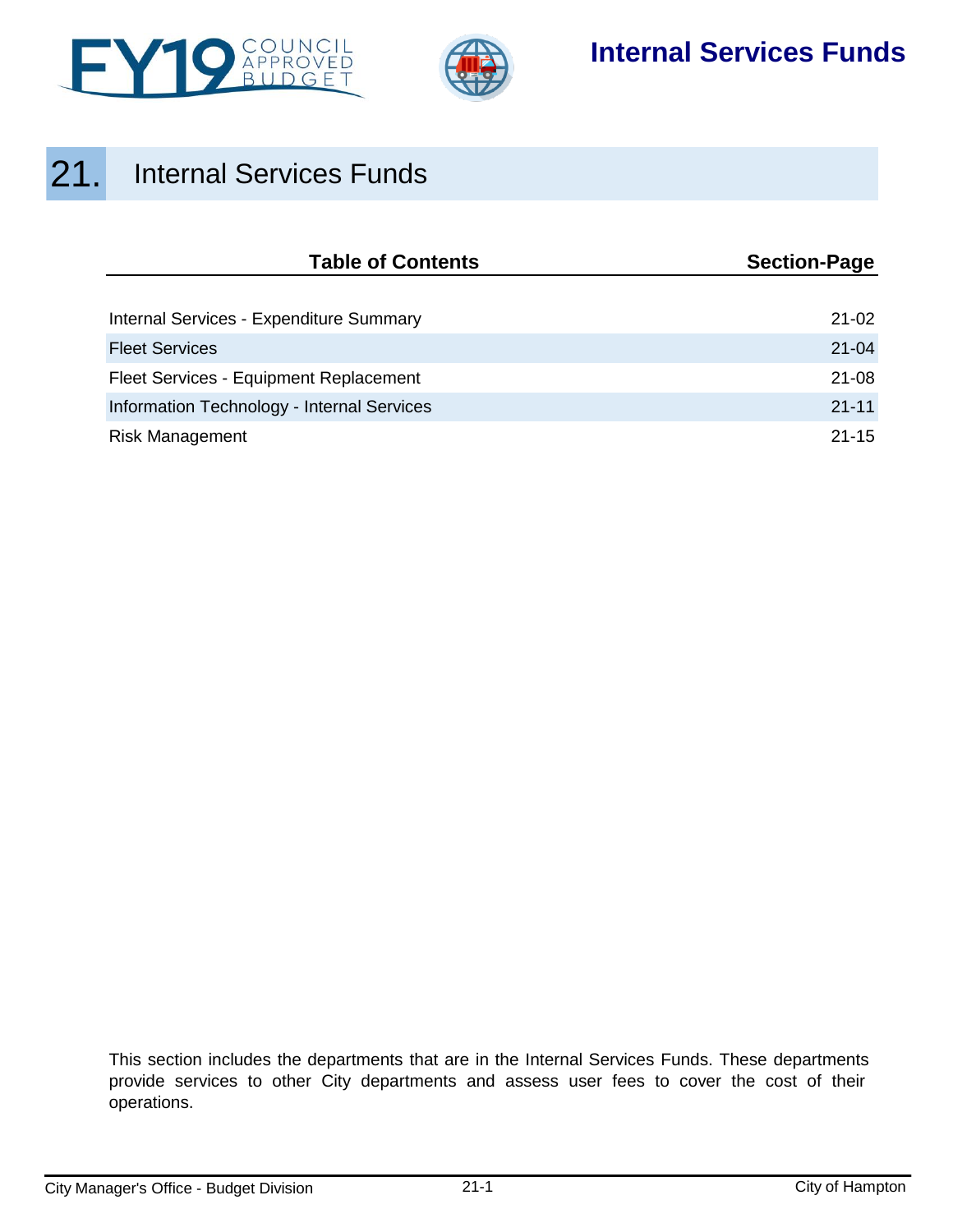<span id="page-1-0"></span>



## **Mission**

The Internal Services team goal is to provide centralized and cost-effective services to other departments within the city.

| <b>Departmental Breakdown</b>             |                       |                       |                       |                         |                       |                         |  |  |
|-------------------------------------------|-----------------------|-----------------------|-----------------------|-------------------------|-----------------------|-------------------------|--|--|
| <b>Departments</b>                        | 2016<br><b>Actual</b> | 2017<br><b>Actual</b> | 2018<br><b>Budget</b> | 2018<br><b>Adjusted</b> | 2019<br><b>Budget</b> | Increase/<br>(Decrease) |  |  |
| <b>Fleet Services</b>                     | 8,151,444             | 7,719,898             | 7,841,325             | 7,841,325               | 6,975,234             | (866,091)               |  |  |
| Fleet Services - Equipment<br>Replacement | 2.441.248             | 2.586.699             | 3,072,330             | 3,072,330               | 3,033,867             | (38, 463)               |  |  |
| <b>Information Technology</b>             | 2,279,161             | 2,628,350             | 2,788,742             | 2,788,742               | 2,971,573             | 182,831                 |  |  |
| <b>Risk Management</b>                    | 5,063,305             | 9,401,366             | 8,597,651             | 8,597,651               | 8,246,688             | (350, 963)              |  |  |
| <b>Grand Total</b>                        | 17,935,158            | 22,336,313            | 22,300,048            | 22,300,048              | 21,227,362            | (1,072,686)             |  |  |

## **Percentage of Team's FY 2019 Budget**

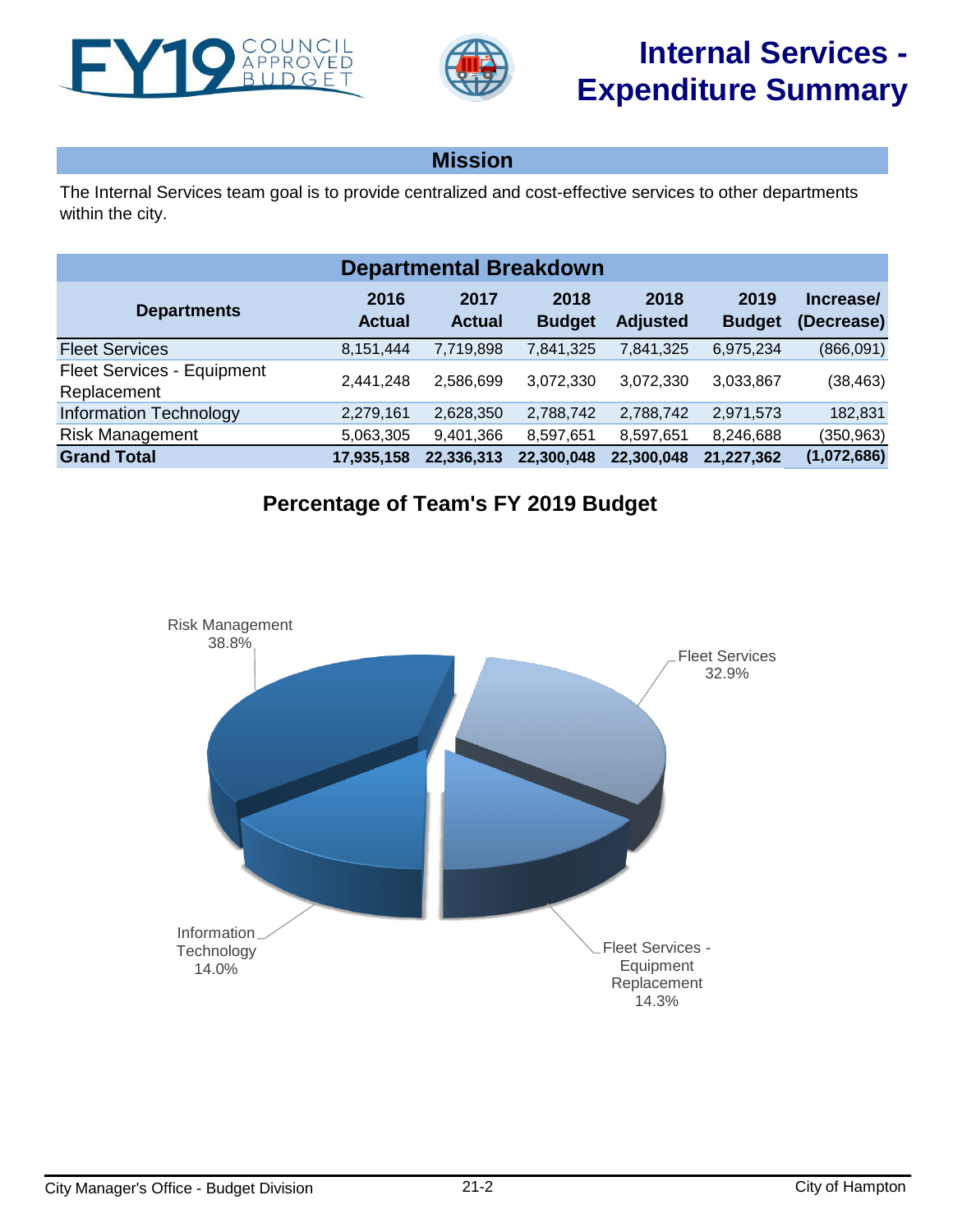



# **Internal Services - Expenditure Summary**

## **Council Priorities Breakdown**

The entire business team's budget is spent across the following Council strategic priorities, in the following amounts:

| <b>Council Priorities</b>                   | 2016<br><b>Actual</b> | 2017<br><b>Actual</b> | 2018<br><b>Budget</b> | 2018<br><b>Adjusted</b> | 2019<br><b>Budget</b> | Increase/<br>(Decrease) |
|---------------------------------------------|-----------------------|-----------------------|-----------------------|-------------------------|-----------------------|-------------------------|
| Economic Growth                             |                       | ∩                     | 0                     | 0                       |                       | 0                       |
| Placemaking                                 | 0                     | $\Omega$              | 0                     | $\Omega$                | $\Omega$              | 0                       |
| Living with Water                           | O                     | $\Omega$              | 0                     | 0                       | $\Omega$              | 0                       |
| <b>Educated &amp; Engaged Citizenry</b>     | $\Omega$              | $\Omega$              | 0                     | $\Omega$                | $\Omega$              | $\Omega$                |
| Safe & Clean Community                      | 0                     | $\Omega$              | 0                     | 0                       | $\Omega$              | $\Omega$                |
| <b>Good Government</b>                      | 17,935,158            | 22,336,313            | 22,300,048            | 22,300,048              | 21.227.362            | (1,072,686)             |
| Family Resilience & Economic<br>Empowerment |                       | 0                     | 0                     | 0                       |                       | 0                       |
| <b>Grand Total</b>                          | 17,935,158            | 22,336,313            | 22.300.048            | 22,300,048              | 21,227,362            | (1,072,686)             |

## **Percentage of Team's FY 2019 Budget**



Good Government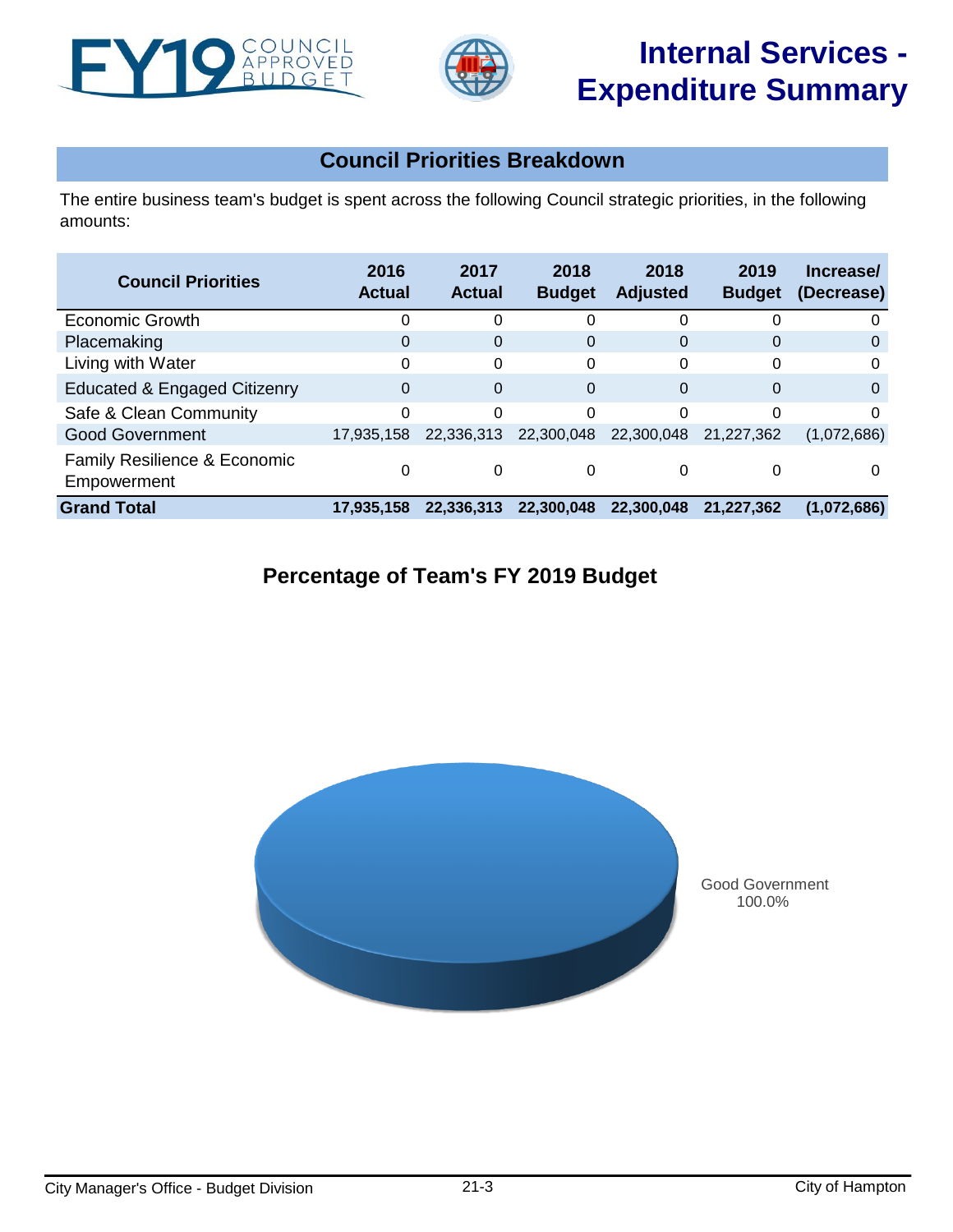<span id="page-3-0"></span>



# **Fleet Services**

### Mission

Fleet Services, an Automotive Service Excellence (A.S.E), Blue Seal operation since 2004, offers efficient, cost-effective and high quality services. Revenues for this department are generated from maintenance services and handling fees assessed to user departments.



| <b>Permanent Full-Time (PFT) Staffing History</b> |        |        |               |          |               |            |  |
|---------------------------------------------------|--------|--------|---------------|----------|---------------|------------|--|
|                                                   | 2016   | 2017   | 2018          | 2018     | 2019          | lncrease / |  |
|                                                   | Actual | Actual | <b>Budget</b> | Adjusted | <b>Budget</b> | (Decrease) |  |
| <b>PFT Positions</b>                              | 28.0   | 28.0   | 29.0          | 29.0     | 24.0          | (5.0)      |  |

### *Budget Note*

The FY19 Budget numbers include funding for the 2% general wage increase (GWI). The decrease is attributed to outsourcing the repair and maintenance of refuse trucks to insure the availability of qualified mechanics to service this specialized equipment. As a result, the following positions are impacted: three (-3.0) vacant Fleet Technician positions; one (-1.0) Fleet Mechanic position and one (-1.0) Maintenance Supervisor. The contracted vendor will be paid directly out of the Solid Waste Fund. The increase in capital outlay is due to an increase in building and equipment upgrades and depreciation expenses.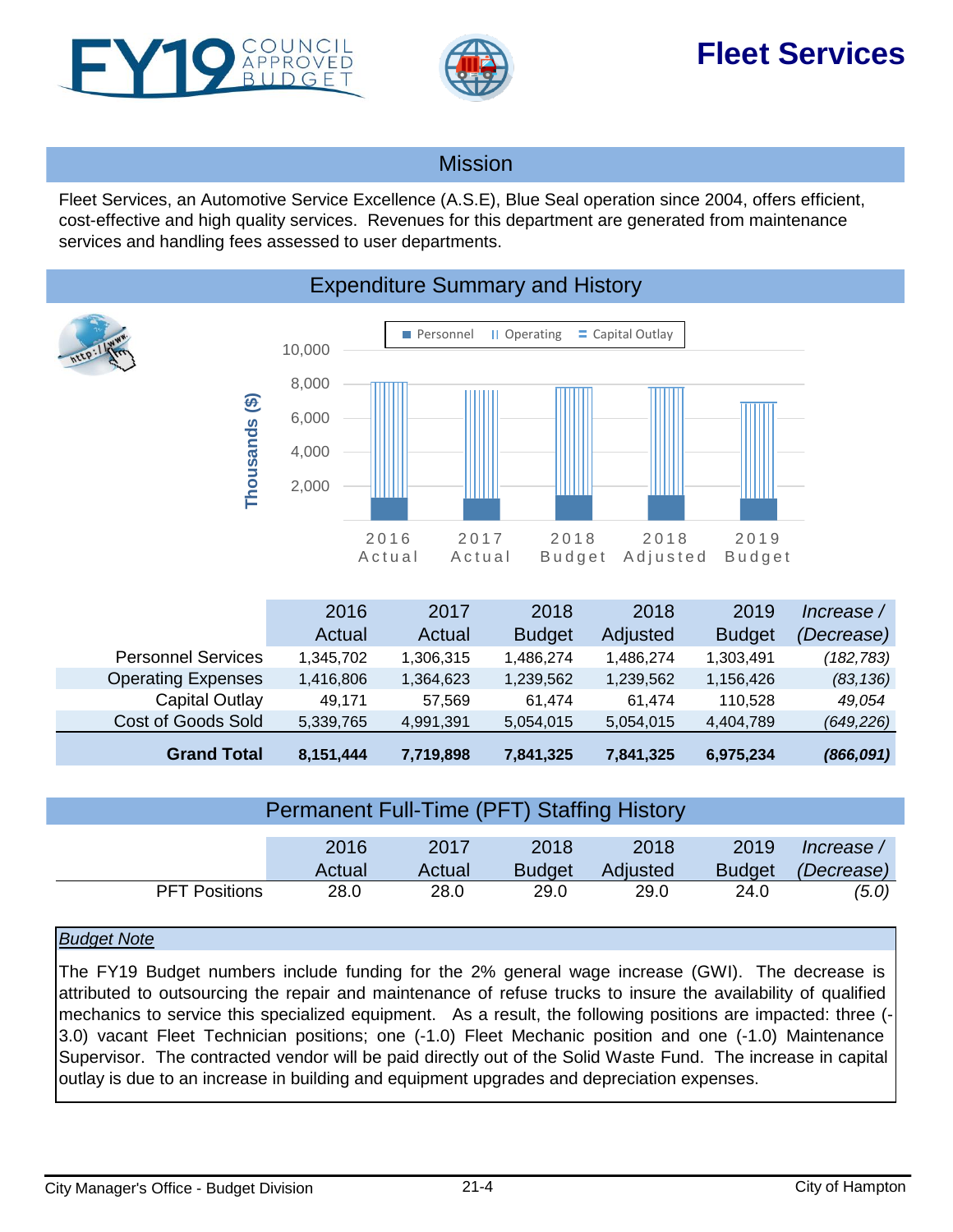# **Fleet Services**





### 2019 PFT Positions

| <b>Position</b>           | # of PFT | <b>Position</b>               | # of PFT |
|---------------------------|----------|-------------------------------|----------|
| ACCOUNT CLERK III         |          | FLEET SYSTEMS PERFORMANCE MGR |          |
| FLEET SERVICE TEAM LEADER |          | FLEET TECHNICIAN              | 9        |
| MASTER FLEET TECHNICIAN   |          | AUTO EQUIP SERV ATTENDANT     | 3        |
| FLEET SERVICE ADVISOR     |          | EQUIP MECHANIC - FLEET        |          |
| FLEET OPERATIONS MGR      |          | <b>FLEET MANAGER</b>          |          |
| FLEET MAINT TEAM LEADER   | 2        | FLEET SUPPORT SERVICES MGR    |          |
| ADMIN SERVICES MANAGER    |          |                               |          |

### **Grand Total: 24**

| <b>Performance Indicators</b>                             |             |                       |                       |                         |                       |  |  |
|-----------------------------------------------------------|-------------|-----------------------|-----------------------|-------------------------|-----------------------|--|--|
| <b>Indicator</b>                                          | <b>Type</b> | 2016<br><b>Actual</b> | 2017<br><b>Actual</b> | 2018<br><b>Estimate</b> | 2019<br><b>Target</b> |  |  |
| # of Vehicle Maintenance and Repair<br><b>Work Orders</b> | Output      | 8,989                 | 8,646                 | 8,500                   | 6,500                 |  |  |
| <b>Repair Comeback Rate (Industry</b><br>$std=<4\%$       | Outcome     | 2.9%                  | 1.7%                  | 2.5%                    | $2.0\%$               |  |  |
| Vehicle/Equipment Uptime Rate                             | Outcome     | 94%                   | 94%                   | 97%                     | 97%                   |  |  |
| <b>Customer Satisfaction Rating</b>                       | Outcome     | 85%                   | N/A                   | N/A                     | >85%                  |  |  |
| Preventative Maintenance Compliance<br>Rate (Depts.)      | Outcome     | 96%                   | 93%                   | 97%                     | 97%                   |  |  |
| % of Outsourced to ALL Fueling<br>Transactions            | Output      | 0.4%                  | 0.4%                  | $< .5\%$                | $< .5\%$              |  |  |
| 24 Hour Fuel Availability Rate                            | Outcome     | 100%                  | 100%                  | 100%                    | 100%                  |  |  |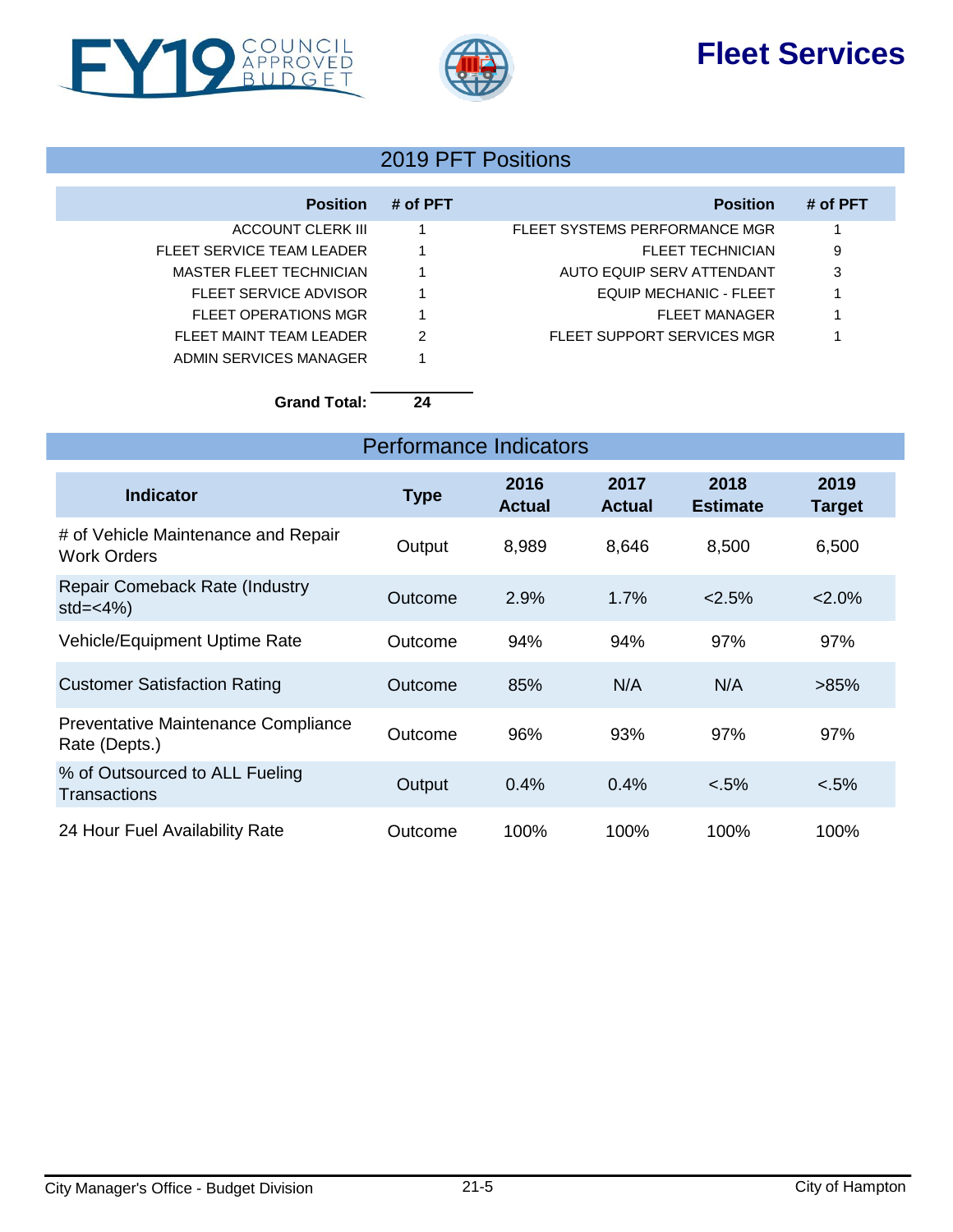

APPROVED



# **Fleet Services**

**Total Funding: \$6,975,234**



#### **Leadership & Management \$270,315**

Provide leadership and management for the offering of maintenance, repair, fueling and vehicle acquisition/disposition services to Fleet Services' customers. Align the department's organizational strategies with the City's organizational goals and ensure continuing education for employees.

### **Auto Repairs & Maintenance \$3,952,883**

Provide maintenance and repair services that result in the operation of safe, reliable and cost-effective vehicles/ equipment to assist user departments in supplying superior services. Conduct an effective and scheduled preventative maintenance program which results in improved vehicle availability and reduced downtime/inconvenience to customers. Accomplish timely, responsive and efficient vehicle/equipment repairs.

### **Fuel Services \$2,494,528**

Provide clean, safe and reliable fueling facilities which are available to Fleet Services' customers 24 hours/day, 7 days/week. Identify appropriate locations for in-house fueling sites and commercial alternatives that are geographically convenient to customers. Maintain fuel contingency plans in the event of shortage due to supply disruptions or emergency situations. Conduct effective preventative maintenance on fuel dispensing equipment.

### **Motor Pool \$115,914**

Provide daily motor pool services to City departments which is a cost-effective alternative to department-owned vehicles. Identify pick-up and drop-off locations that are geographically convenient.

### **Vehicle Acquisition & Disposal \$58,127**

Select vehicles/equipment for replacement and disposal in a systematic and cost-effective manner that minimizes operating costs associated with ownership and satisfies the needs of the specific service provider. Conduct a thorough customer needs analysis, maximize vehicle utilization , "right-size" the fleet and dispose of surplus vehicles promptly after service life.

### **Fixed Cost \$83,467**

This service accounts for various fixed costs for the department, including auto/fleet, IT, and risk management costs.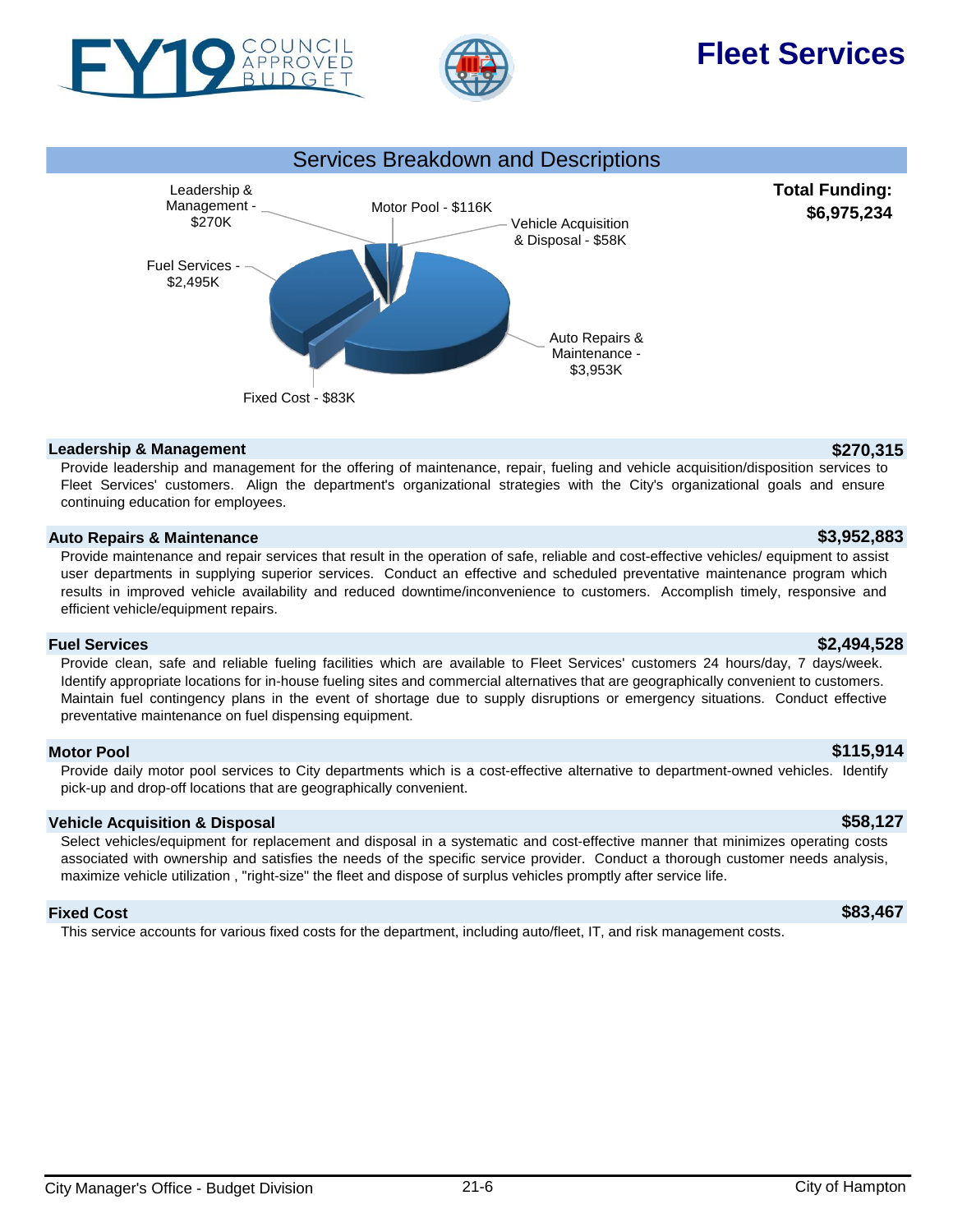





| <b>Revenues Summary</b>                                   |                |                |                       |                  |                       |                          |  |
|-----------------------------------------------------------|----------------|----------------|-----------------------|------------------|-----------------------|--------------------------|--|
|                                                           | 2016<br>Actual | 2017<br>Actual | 2018<br><b>Budget</b> | 2018<br>Adjusted | 2019<br><b>Budget</b> | Increase /<br>(Decrease) |  |
| Miscellaneous Revenue                                     | 4,926          | 24,964         | 0                     | $\Omega$         | $\Omega$              | 0                        |  |
| <b>Motor Pool</b>                                         | 4,625          | 9,932          | 20,585                | 20,585           | 123,034               | 102,449                  |  |
| Sale of Property                                          | 10,897         | 2,301          | 0                     | 0                | 0                     | 0                        |  |
| <b>Transfer From Equipment</b><br><b>Replacement Fund</b> | 65,098         | 67,303         | 70,565                | 70,565           | 39,739                | (30, 826)                |  |
| <b>Transfer from Retained</b><br>Earnings                 | 133,135        | 81,791         | 52,189                | 52,189           | 43,000                | (9, 189)                 |  |
| <b>Maintenance Services</b>                               | 2,535,637      | 2,542,869      | 2,682,237             | 2,682,237        | 2,204,654             | (477, 583)               |  |
| Handling Fees (Fuel, Oil)                                 | 125,599        | 123,737        | 140,546               | 140,546          | 137,456               | (3,090)                  |  |
| Misc. Revenue - Insurance<br>Recovery                     | 80,623         | 53,332         | 25,000                | 25,000           | 48,427                | 23,427                   |  |
| Sales - Fuel                                              | 2,412,064      | 1,859,225      | 2,072,963             | 2,072,963        | 2,403,225             | 330,262                  |  |
| Sales - Oil                                               | 49,872         | 31,550         | 52,966                | 52,966           | 17,440                | (35, 526)                |  |
| Sales - Parts                                             | 1,693,756      | 1,794,468      | 1,796,349             | 1,796,349        | 1,285,093             | (511, 256)               |  |
| Sales - Sublet                                            | 1,035,212      | 1,128,426      | 927,925               | 927,925          | 673,166               | (254,759)                |  |
| <b>Grand Total</b>                                        | 8,151,444      | 7,719,898      | 7,841,325             | 7,841,325        | 6,975,234             | (866, 091)               |  |

### *Note on Revenues:*

Revenues are lower due to Solid Waste Management directly contracting for their vehicle maintenance with a private vendor.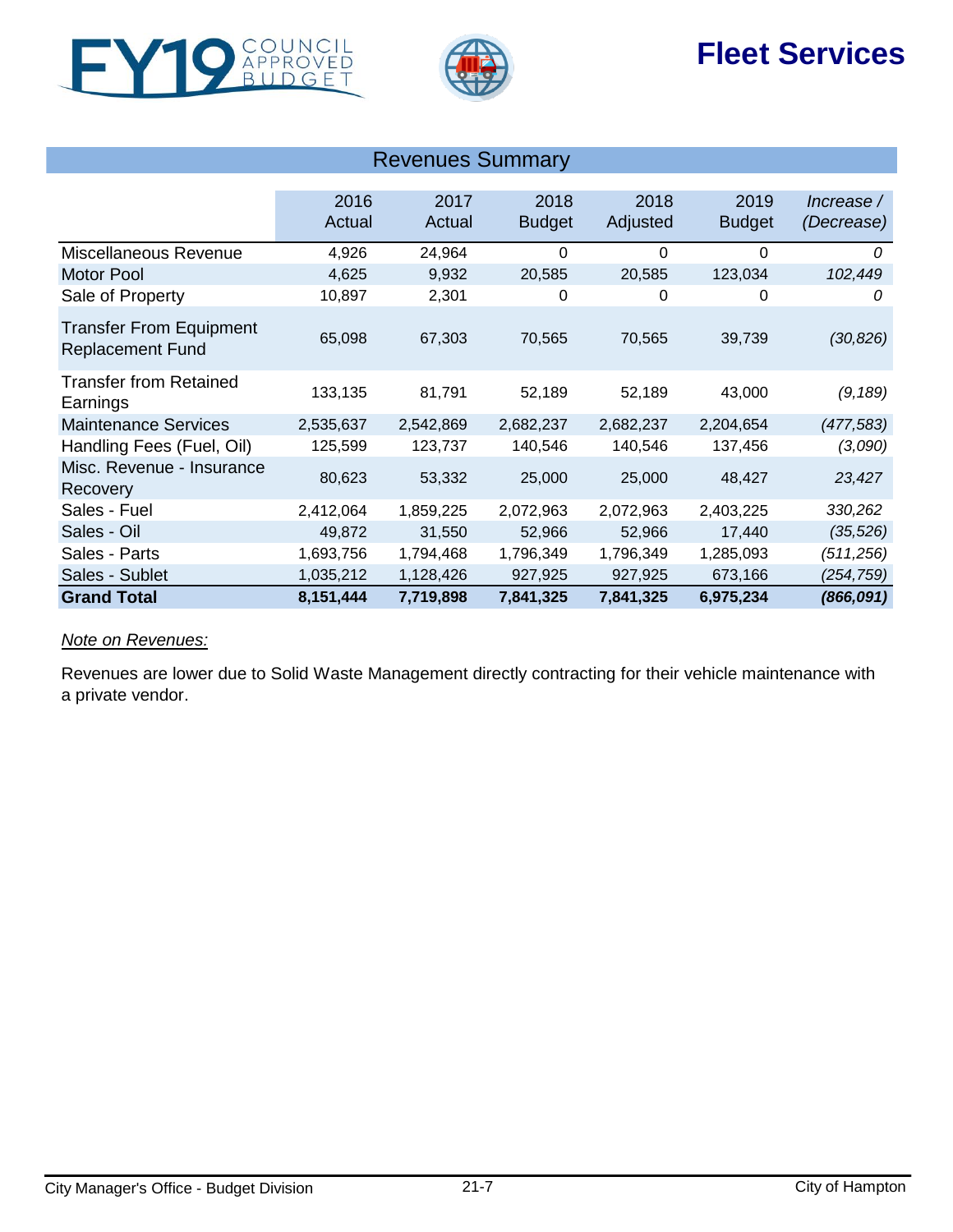<span id="page-7-0"></span>



# **Fleet Services - Equipment Replacement**

### Mission

Fleet Services, an Automotive Service Excellence (A.S.E), Blue Seal operation since 2004, maintains City vehicles/equipment and manages the orderly and consistent method of replacing vehicles and equipment in the City's Fleet to support the most efficient and cost effective service delivery system to citizens.



#### 2016 Actual 2017 Actual 2018 **Budget** 2018 Adjusted 2019 **Budget** *Increase / (Decrease)* Personnel Services 0 0 0 0 0 *0* Operating Expenses 1,061,609 1,076,311 1,620,030 1,620,030 1,581,567 *(38,463)* Capital Outlay 1,379,639 1,510,388 1,452,300 1,452,300 1,452,300 *0* **Grand Total 2,441,248 2,586,699 3,072,330 3,072,330 3,033,867** *(38,463)*

### *Budget Note*

The decrease in operating expense is a result of equipment rentals being moved to Fleet Services.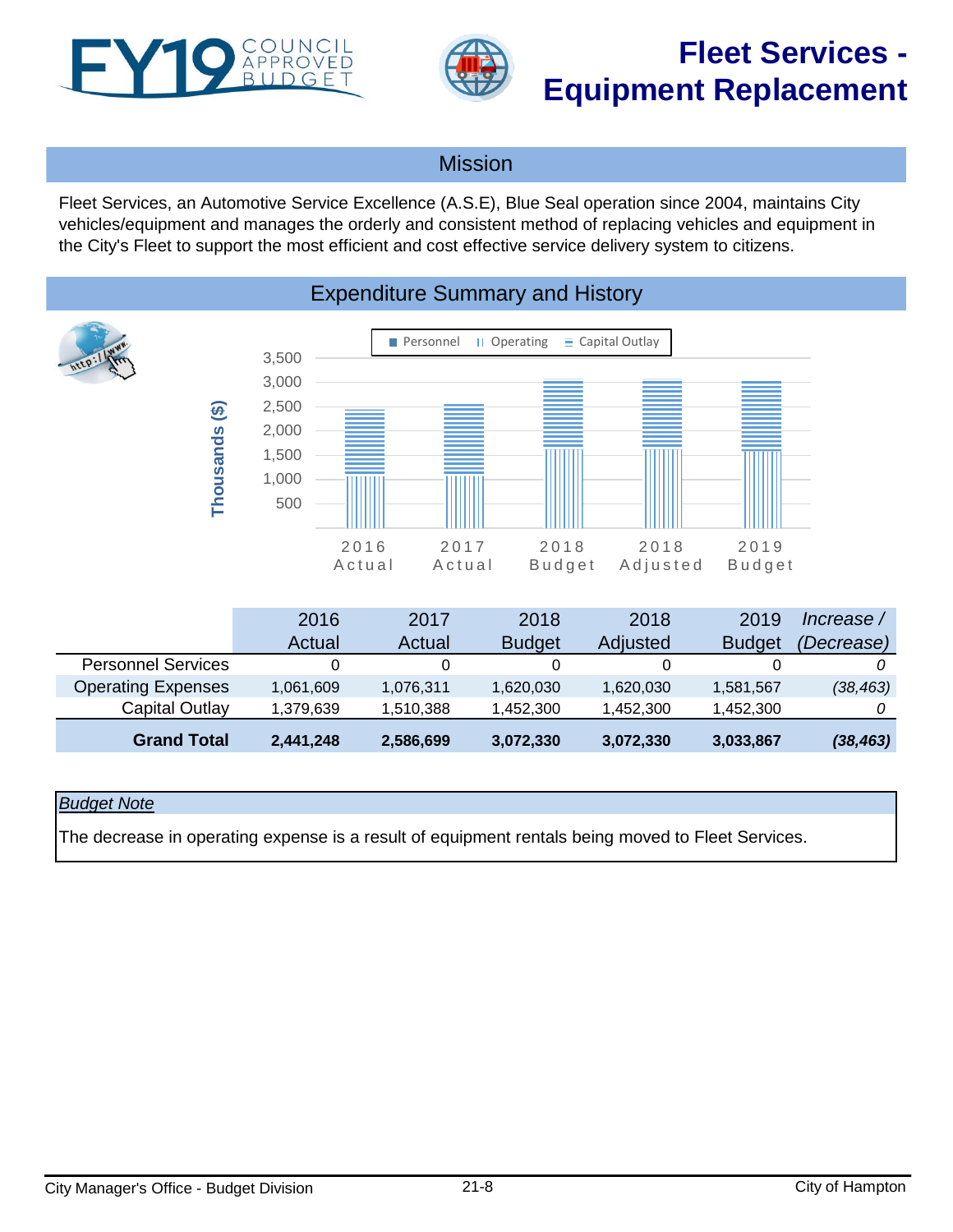



# **Fleet Services - Equipment Replacement**



#### **Vehicle & Equipment Purchases \$1,452,300**

This refers to new vehicles and equipment purchased during the fiscal year to replace vehicles/equipment that have exceeded their economic and operational service life span.

### **Lease Payments \$932,133**

These are payments for lease purchases, a contractual agreement in which the city acquires vehicles or equipment through a lease from a vendor or leasing company.

#### **Transfer to ERF - Retained Earnings for future year purchases \* \$609,695**

This refers to the unexpended portion of collected user fee revenues that are retained to pay for the replacement of vehicles and equipment at the end of the asset's service life. **\* Note**: These are collections over and beyond expenditures that will be moved to retained earnings at the end of the fiscal year. This amount will be applied to future year vehicle/equipment replacement purchases.

#### **Transfers Out \$39,739**

This is the staff and overhead support in procuring and disposing of vehicles and equipment assets.

**Total Funding: \$3,033,867**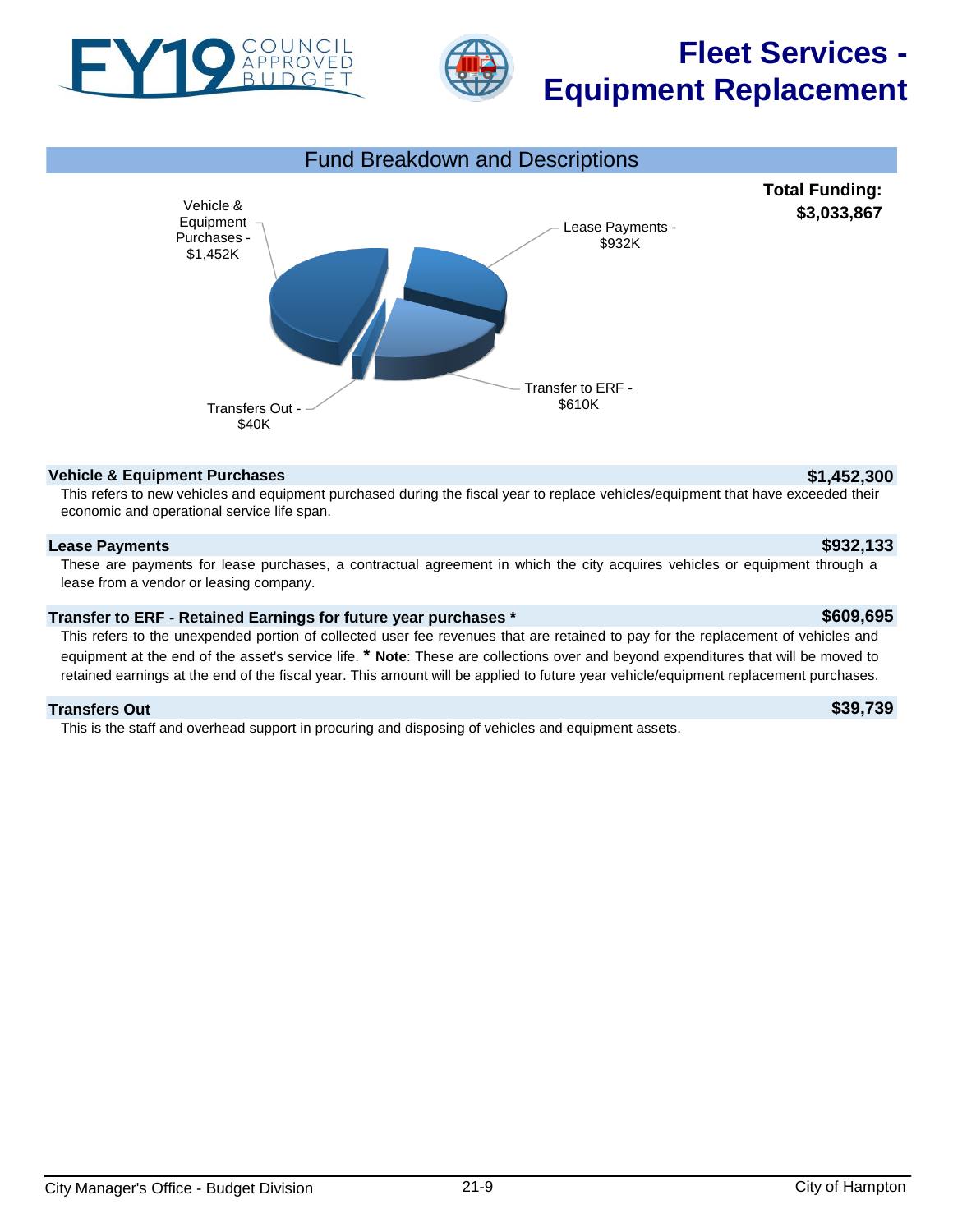



# **Fleet Services - Equipment Replacement**

| <b>Revenues Summary</b>                              |                |                |                       |                  |                       |                          |  |
|------------------------------------------------------|----------------|----------------|-----------------------|------------------|-----------------------|--------------------------|--|
|                                                      | 2016<br>Actual | 2017<br>Actual | 2018<br><b>Budget</b> | 2018<br>Adjusted | 2019<br><b>Budget</b> | Increase /<br>(Decrease) |  |
| Admin Fee                                            | 1,190          | 770            | 0                     | 0                | 0                     | 0                        |  |
| Cap.Contributions-<br><b>NonCash</b>                 | 2,269          | 76,298         | $\mathbf 0$           | $\mathbf 0$      | $\boldsymbol{0}$      | 0                        |  |
| Gain on Sale of P, P&E                               | (18,061)       | (77, 132)      | $\Omega$              | $\Omega$         | 0                     | 0                        |  |
| Interest-Daily                                       | 6,075          | 9,114          | $\mathbf{0}$          | $\Omega$         | $\mathbf{0}$          | 0                        |  |
| Misc Revenue                                         | 2              | 0              | $\mathbf 0$           | 0                | 0                     | 0                        |  |
| <b>Miscell Revenue-</b><br><b>Insurance Recovery</b> | 6,233          | 42,655         | $\mathbf 0$           | $\Omega$         | $\boldsymbol{0}$      | $\mathcal{O}$            |  |
| <b>Rental Fees-Vehicles</b>                          | 1,982,219      | 2,344,065      | 83,195                | 83,195           | 0                     | (83, 195)                |  |
| Sale of Property                                     | 227,394        | 134,995        | $\Omega$              | $\Omega$         | $\Omega$              | 0                        |  |
| <b>User Fees</b>                                     | 0              | 0              | 2,989,135             | 2,989,135        | 3,033,867             | 44,732                   |  |
| Appropriations from Fund<br><b>Balance</b>           | 233,927        | 55,934         | $\mathbf 0$           | $\Omega$         | $\mathbf{0}$          | $\theta$                 |  |
| <b>Grand Total</b>                                   | 2,441,248      | 2,586,699      | 3,072,330             | 3,072,330        | 3,033,867             | (38, 463)                |  |

### *Note on Revenues:*

Equipment replacement is no longer handling rental vehicles. This function has moved to Fleet Services.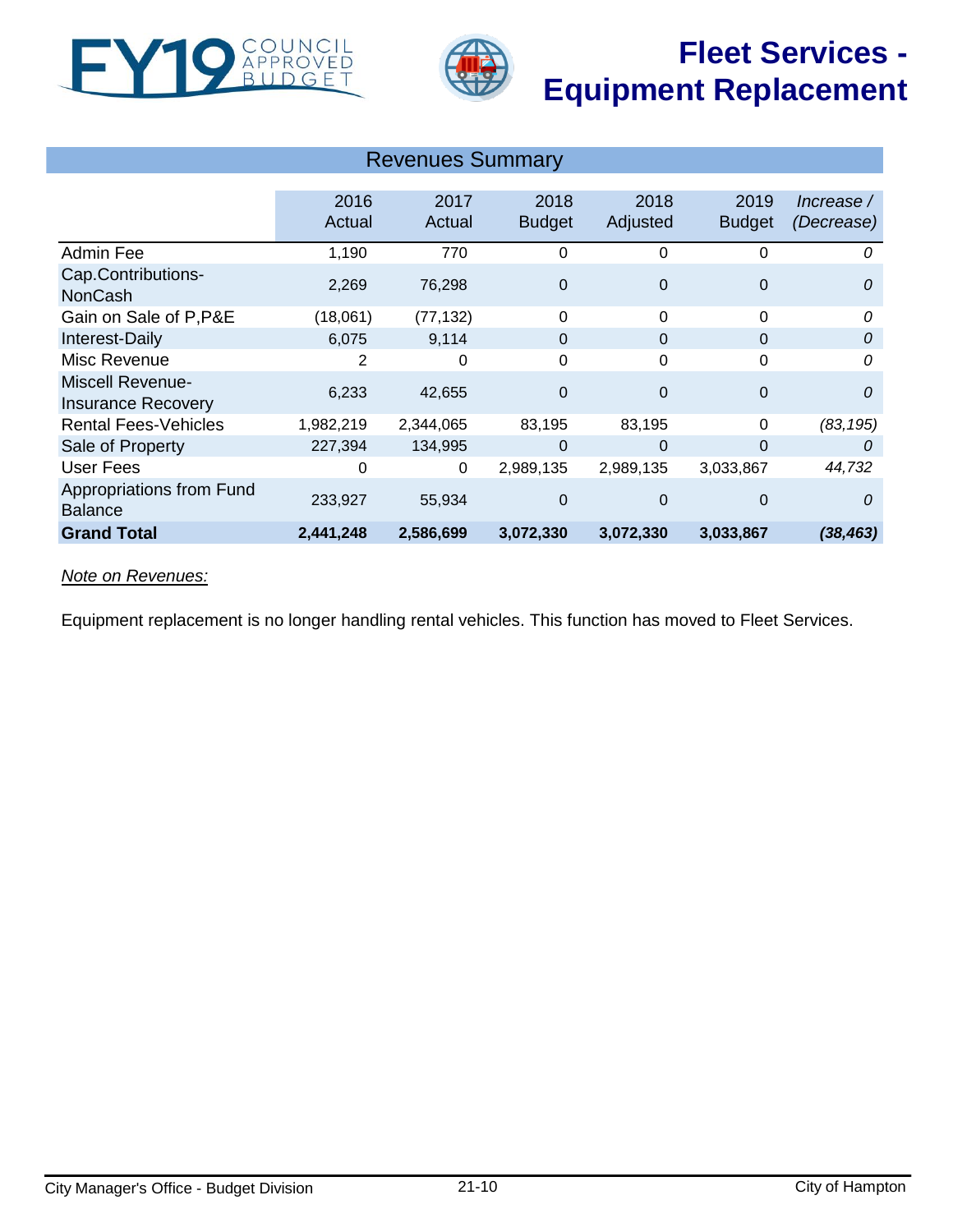<span id="page-10-0"></span>



## **Information Technology**

### Mission

Information Technology is committed to implementing and sustaining information technology services which support the quality of life of Hampton citizens and maximizes the effectiveness of city government.



|  |  | <b>Expenditure Summary and History</b> |
|--|--|----------------------------------------|
|--|--|----------------------------------------|

|                           | 2016      | 2017      | 2018          | 2018      | 2019          | Increase / |
|---------------------------|-----------|-----------|---------------|-----------|---------------|------------|
|                           | Actual    | Actual    | <b>Budget</b> | Adjusted  | <b>Budget</b> | (Decrease) |
| <b>Personnel Services</b> | 229.205   | 222.858   | 238.291       | 238.291   | 241.772       | 3,481      |
| <b>Operating Expenses</b> | 1,947,594 | 2,221,530 | 2,266,451     | 2,266,451 | 2,445,801     | 179,350    |
| Capital Outlay            | 102.362   | 183.962   | 284.000       | 284.000   | 284,000       |            |
| <b>Grand Total</b>        | 2,279,161 | 2,628,350 | 2,788,742     | 2,788,742 | 2,971,573     | 182,831    |

| <b>Permanent Full-Time (PFT) Staffing History</b> |        |        |               |          |      |                          |  |
|---------------------------------------------------|--------|--------|---------------|----------|------|--------------------------|--|
|                                                   | 2016   | 2017   | 2018          | 2018     | 2019 | / Increase               |  |
|                                                   | Actual | Actual | <b>Budget</b> | Adjusted |      | Budget <i>(Decrease)</i> |  |
| <b>PFT Positions</b>                              | 4.0    | 4.0    | 4.0           | 4.0      | 4.0  | 0.0                      |  |

### *Budget Note*

The FY19 budget includes a 2% general wage increase (GWI). There are multiple factors driving the increases in Operating Expenses such as increased usage of cell phones in many departments, adding Wi-Fi locations, and upgrading conntections to the Internet due to more traffic camera data coming to the Real Time Information Center in the Hampton Police Department.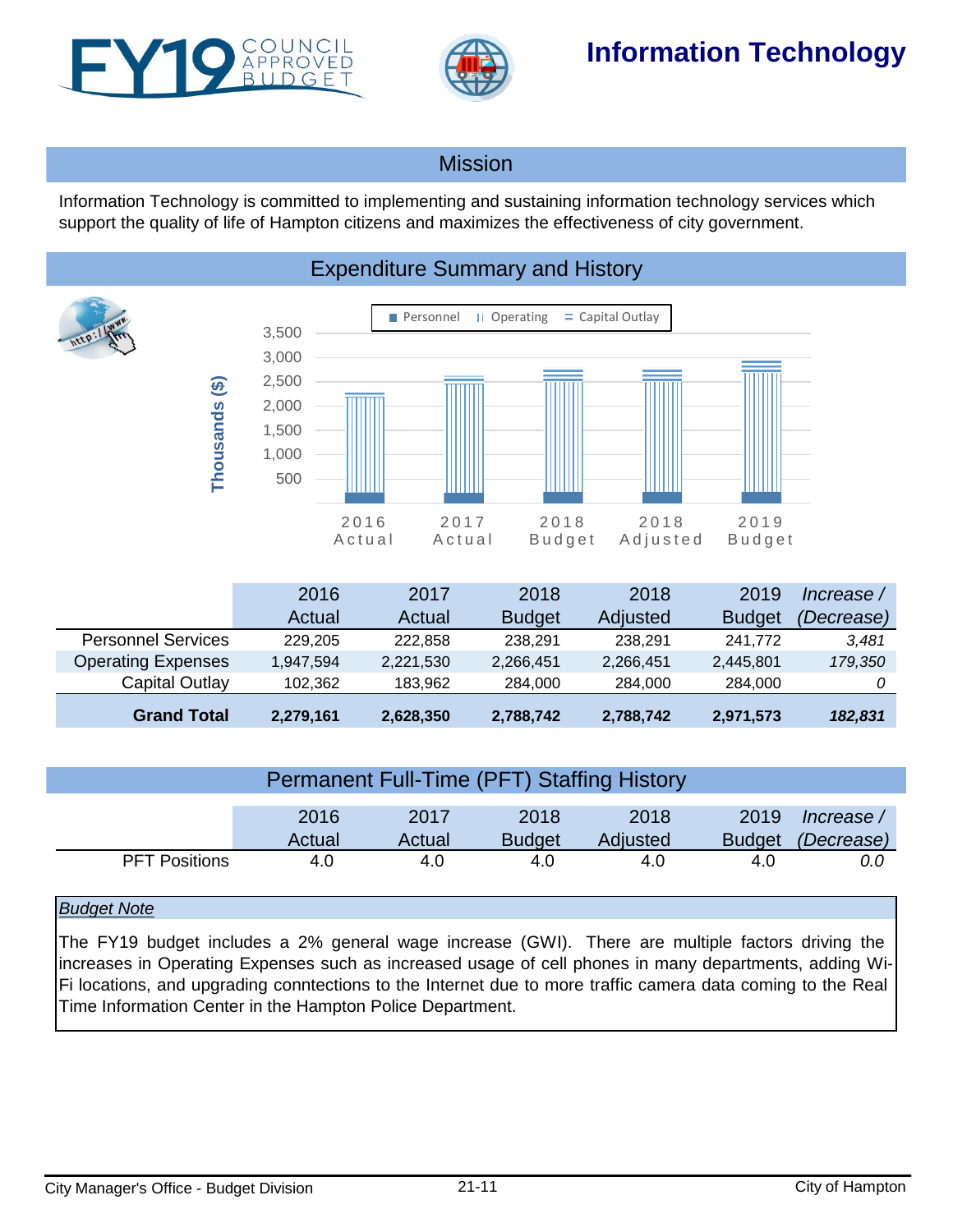



## **Information Technology**

| 2019 PFT Positions                   |          |                             |          |  |  |  |
|--------------------------------------|----------|-----------------------------|----------|--|--|--|
| <b>Position</b>                      | # of PFT | <b>Position</b>             | # of PFT |  |  |  |
| <b>TECHNOLOGY SUPPORT SPECIALIST</b> |          | TELECOMM SUPPORT SPECIALIST |          |  |  |  |
| NETWORK ENGINEER                     |          | NETWORK & TELCOMM MANAGER   |          |  |  |  |
| <b>Grand Total:</b>                  | 4        |                             |          |  |  |  |
| <b>Performance Indicators</b>        |          |                             |          |  |  |  |

| Indicator                               | <b>Type</b> | 2016<br><b>Actual</b> | 2017<br><b>Actual</b> | 2018<br><b>Estimate</b> | 2019<br>Target |
|-----------------------------------------|-------------|-----------------------|-----------------------|-------------------------|----------------|
| # of tickets created in helpdesk system | Output      | 14,159                | 9,396                 | 10,084                  | 11,213         |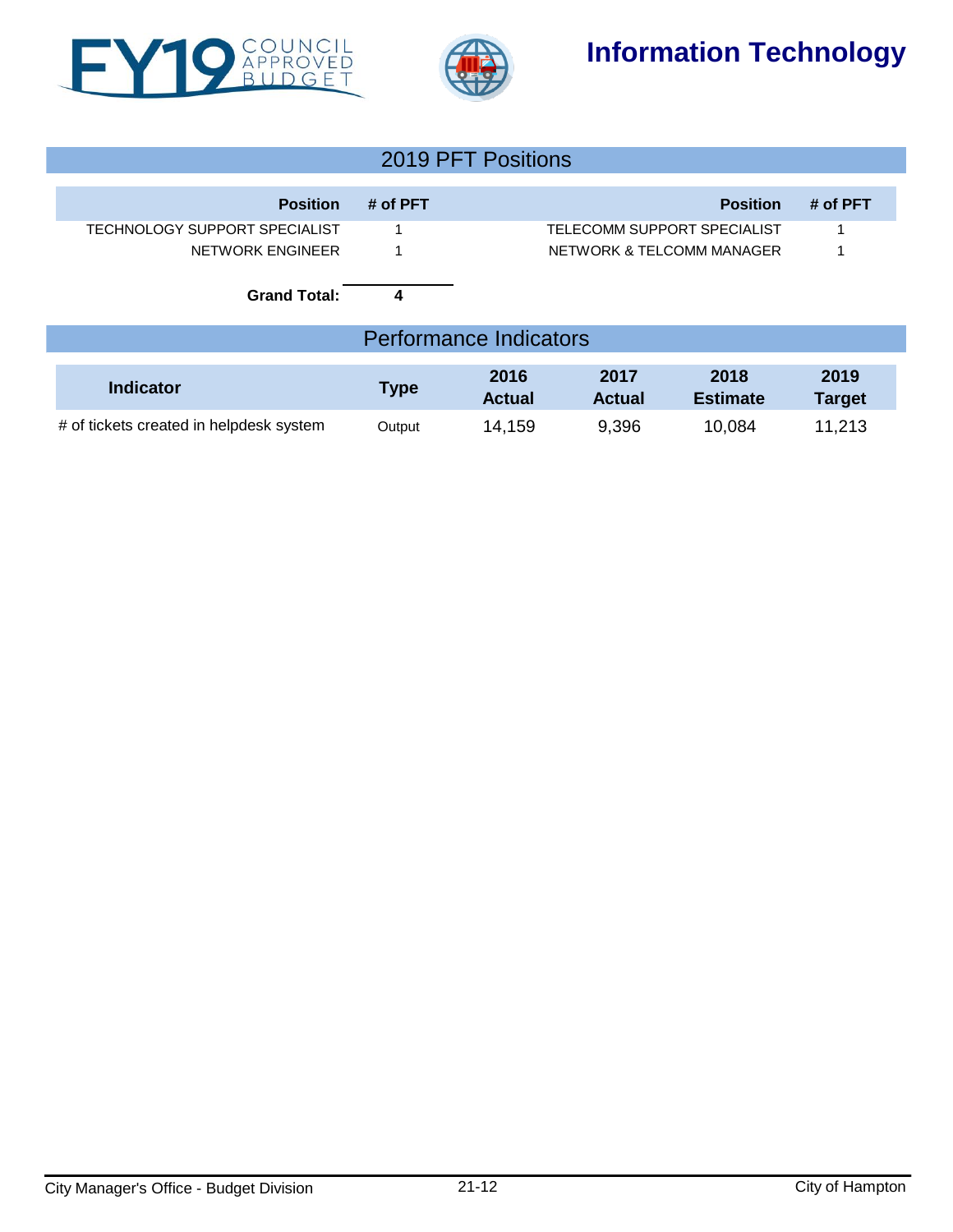



## **Information Technology**

# **Total Funding: \$2,971,573** Services Breakdown and Descriptions Technical Support - \$553K Telecommunications - \$2,419K

### **Technical Support \$552,891**

Provide City employee end user support for PCs, laptops, printers, mobile devices, network access and end user software in a timely and cost effective manner. Performance metrics measure the uptime and availability of the services provided in order to meet the needs of City users. Telecommunications services strive to maintain 98% availability.

#### **Telecommunications \$2,418,682**

Provide telephone and communications services to City departments. The telecommunications division is essential to the continued operation of City departments. Performance metrics measure the uptime and availability of the services provided in order to meet the needs of City users. Telecommunications services strive to maintain 98% availability.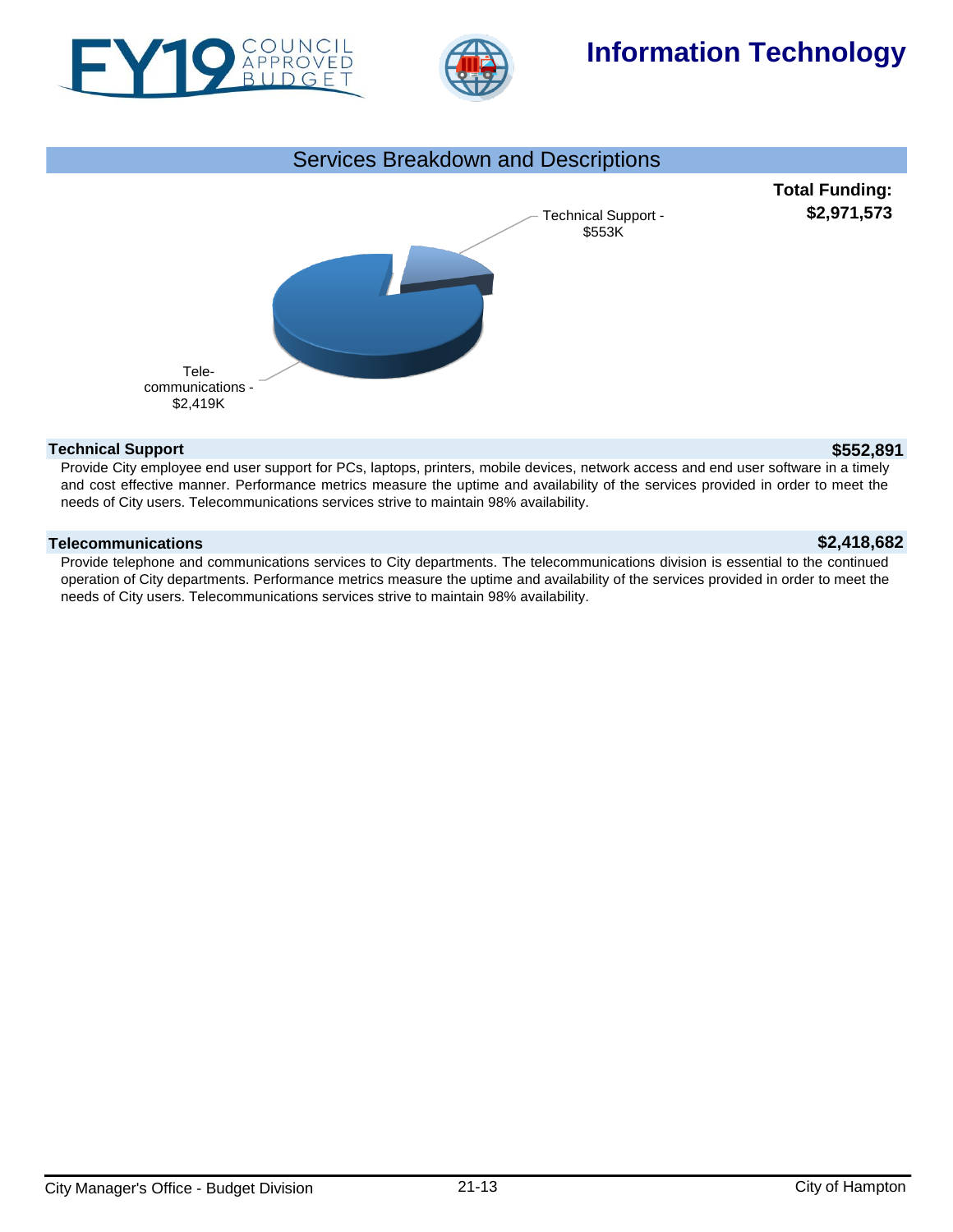

l.



## **Information Technology**

| <b>Revenues Summary</b>                   |                |                |                       |                  |                       |                          |  |  |
|-------------------------------------------|----------------|----------------|-----------------------|------------------|-----------------------|--------------------------|--|--|
|                                           | 2016<br>Actual | 2017<br>Actual | 2018<br><b>Budget</b> | 2018<br>Adjusted | 2019<br><b>Budget</b> | Increase /<br>(Decrease) |  |  |
| <b>MAC Service Charges</b>                |                | 0              | 65,625                | 65,625           | 33,000                | (32, 625)                |  |  |
| Miscellaneous Revenue                     | 3              | $\overline{0}$ | 0                     | 0                | 0                     | 0                        |  |  |
| <b>PC Support Charges</b>                 | 0              | 0              | 269,448               | 269,448          | 519,891               | 250,443                  |  |  |
| Interest Income                           | 1,512          | 2,314          | 0                     | 0                | 0                     | 0                        |  |  |
| Appropriation from Fund<br><b>Balance</b> | 0              | 310,082        | 380,000               | 380,000          | 380,000               | 0                        |  |  |
| <b>Internet Service Charges</b>           | 495,348        | 430,686        | 271,771               | 271,771          | 933,412               | 661,641                  |  |  |
| Telecommunications<br>Charges             | 1,955,557      | 1,885,268      | 1,801,898             | 1,801,898        | 1,105,270             | (696, 628)               |  |  |
| <b>Grand Total</b>                        | 2,452,420      | 2,628,350      | 2,788,742             | 2,788,742        | 2,971,573             | 182,831                  |  |  |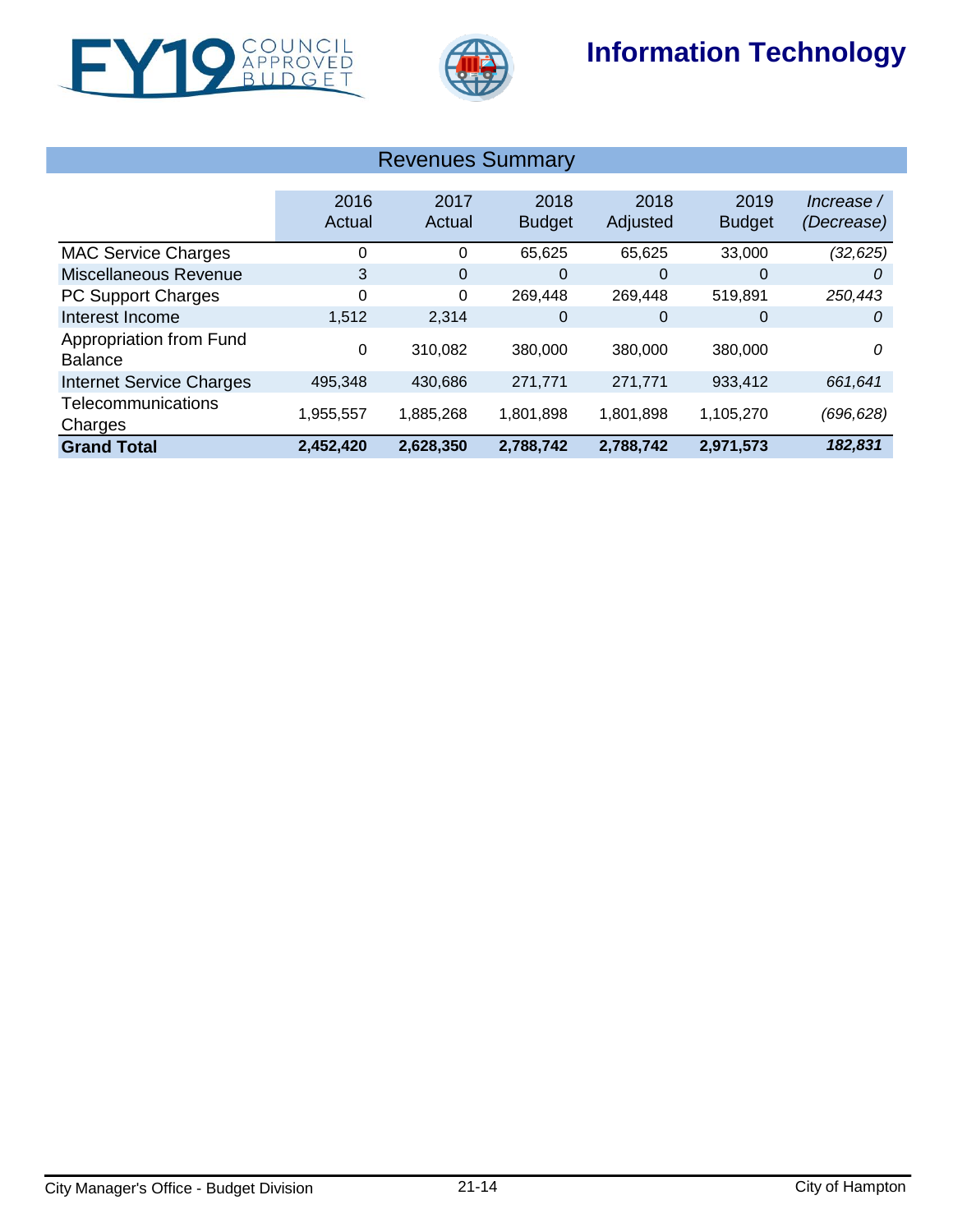<span id="page-14-0"></span>



# **Risk Management**

### Mission

The Risk Management Department is responsible for mitigating and managing the City's exposure to risk. The department achieves this by managing the City's Self-Insurance program, purchasing insurance to protect its assets, actively managing liability and workers' compensation claims filed against the City, and implementing safety and loss control programs.



| <b>Permanent Full-Time (PFT) Staffing History</b> |                |                |                       |                  |                       |                          |  |
|---------------------------------------------------|----------------|----------------|-----------------------|------------------|-----------------------|--------------------------|--|
|                                                   | 2016<br>Actual | 2017<br>Actual | 2018<br><b>Budget</b> | 2018<br>Adjusted | 2019<br><b>Budget</b> | Increase /<br>(Decrease) |  |
| <b>PFT Positions</b>                              | 5.5            | 5.5            | 5.5                   | 5.5              | 5.5                   | 0.0                      |  |

### *Budget Note*

The FY19 budget includes a 2% general wage increase (GWI). The decrease in operating expenses reflects a decrease in claims for Hampton City Schools. The City's claims are expected to remain steady. The increase capital outlay is due to office equipment upgrades.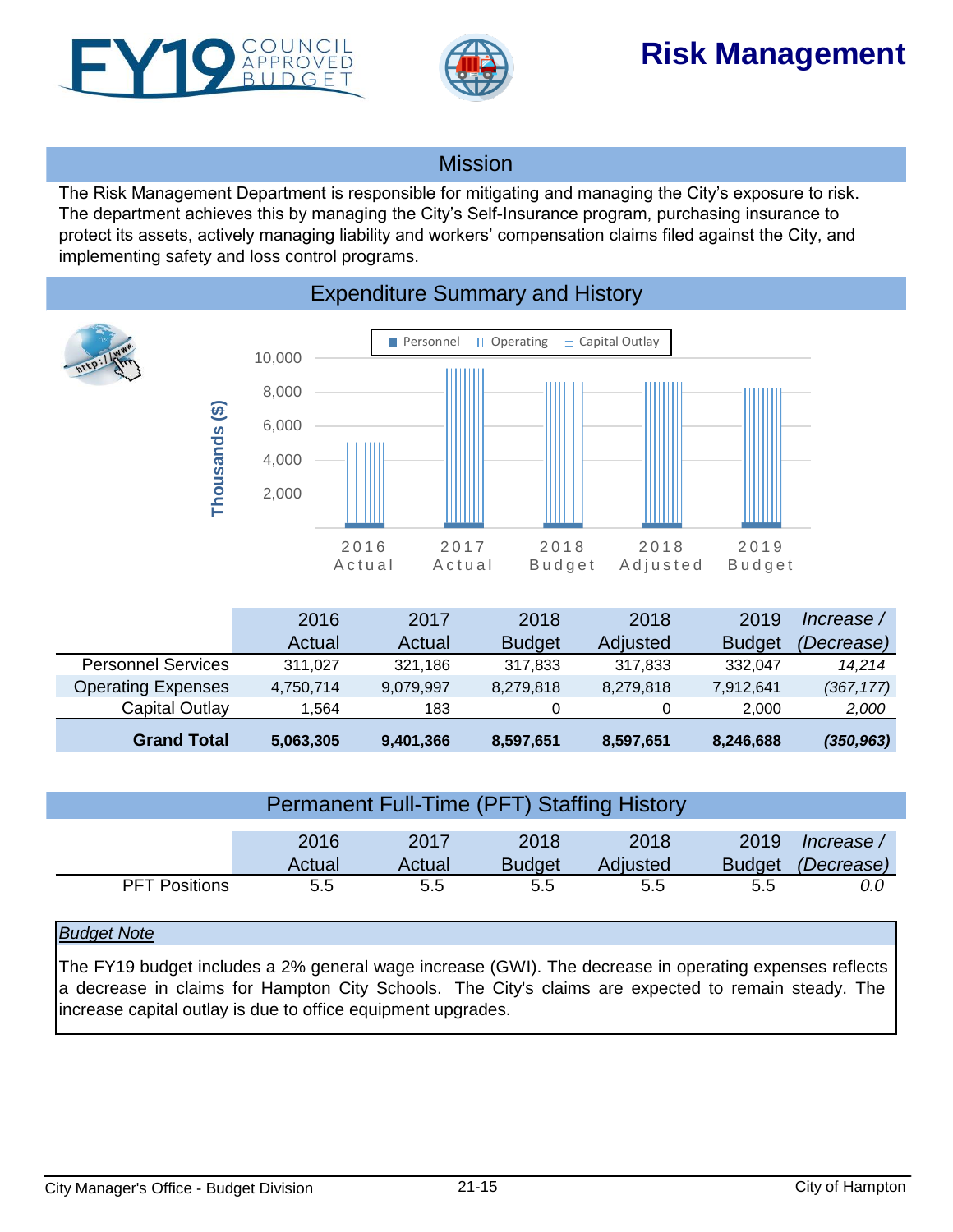





| 2019 PFT Positions             |          |                                       |          |  |  |  |
|--------------------------------|----------|---------------------------------------|----------|--|--|--|
| <b>Position</b>                | # of PFT | <b>Position</b>                       | # of PFT |  |  |  |
| RISK MANAGER                   |          | <b>CLAIMS MANAGER RISK MANAGEMENT</b> |          |  |  |  |
| OCCUPATIONAL HEALTH/SAFETY COO |          | CLAIMS TECHNICIAN                     | 2        |  |  |  |
|                                |          | DEPUTY CITY ATTORNEY                  | 0.5      |  |  |  |
| <b>Grand Total:</b>            | 5.5      |                                       |          |  |  |  |

## Performance Indicators

| <b>Indicator</b>                                            | Type    | 2016<br><b>Actual</b> | 2017<br><b>Actual</b> | 2018<br><b>Estimate</b> | 2019<br><b>Target</b> |
|-------------------------------------------------------------|---------|-----------------------|-----------------------|-------------------------|-----------------------|
| # of Auto Liability Claims Occurring in<br>past year        | Outcome | 74                    | 78                    | 76                      | 76                    |
| # of General Liability Claims Occurring<br>in past year     | Outcome | 307                   | 323                   | 315                     | 315                   |
| # of Police Liability Claims                                | Outcome | 4                     | 0                     | 2                       | 2                     |
| # of Workers' Compensation Claims<br>Occurring in past year | Outcome | 527                   | 518                   | 523                     | 523                   |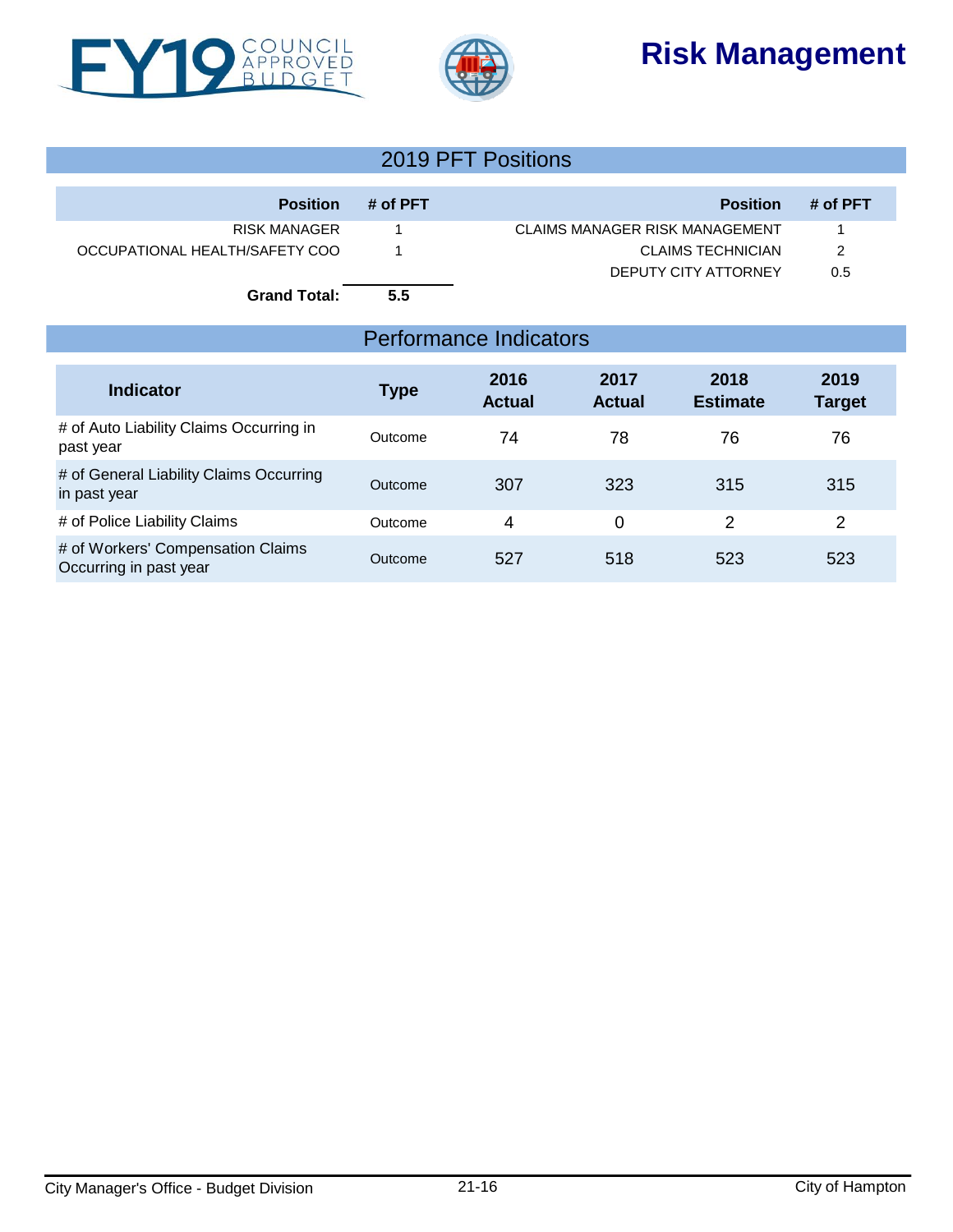



# **Risk Management**



#### **Claims Management \$1,111,959**

This service is responsible for the administration of the City's and Hampton City School's (HCS) Risk Management Program. This includes the management of all loss control and safety policies, the Risk Management Fund, the self-insured Worker's Compensation programs and the self-insured liability programs and the procurement of all insurance for the City and HCS. Additionally, oversight of all claims management functions including settlement and negotiations as well as monitoring the actions of contracted third party administrators and insurance company adjusters. Guidance to City departments and divisions in areas of risk management and OSHA matters is also provided. Another important function is the approval of all City and HCS contracts with regard to insurance provisions and maintenance of Certificates of Insurance which provide proof that contractors are insured.

#### **General Liability / Liability Claims \$2,774,850**

Protect the assets and financial well-being of the City and HCS by reducing potential loss before it occurs through the implementation of risk management loss control principles and by financing losses by providing insurance coverage for catastrophic losses that may occur as a result of acts of nature, human error and court judgments. Staff performs all functions of claims investigation, adjusting, and settlement negotiation, and payment if necessary for liability claims against the City and HCS. This section is also responsible for inspections of City and HCS facilities to determine possible hazards and liability problems, review of policies and procedures, and training in the principles of risk management.

#### **Worker's Compensation \$4,324,393**

Provide Worker's Compensation services to City and HCS employees. The activities conducted include claims management, accident investigations to determine root causes of injuries and incidents, job hazard analysis, job function analysis, and Occupational Safety and Health training and program management. Staff serves as liaison to employees, their supervisors, health care providers and the TPA to obtain the quickest and most complete recovery possible while ensuring the employee is provided all the benefits set forth in the Virginia Worker's Compensation Act. Also, in this service is the environmental health and safety program which manages the City's safety program and the asbestos and lead management program.

#### **Fixed Cost \$35,486**

This service accounts for various fixed costs for the department, including auto/fleet, IT, and risk management costs.